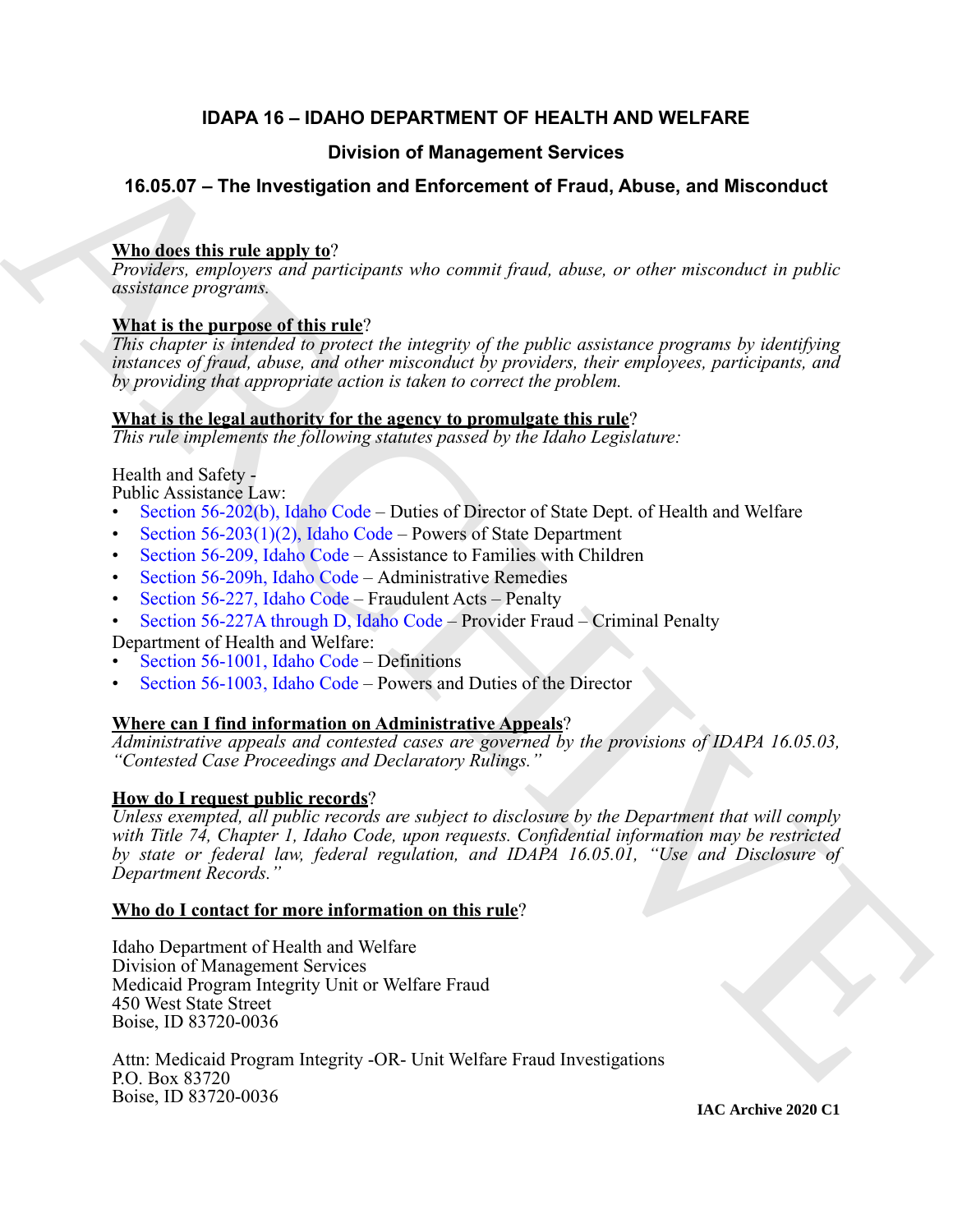Phones: Medicaid Fraud: (208) 334-5754, Welfare Fraud: (866) 635-7515

Faxis<br>Artis Medical Corporation Integrity (2006) 334-2026<br>[AR](https://healthandwelfare.idaho.gov/AboutUs/Fraud-ReportPublicAssistanceFraud/tabid/136/Default.aspx)CHIVE (2005) 334-509<br>Machinese Terminal Schwarzler<br>Wedness with manifestation space<br>Wedness with manifestation space<br>Wedness with the state of the state of the st Faxes: Attn: Medicaid Program Integrity (208) 334-2026 Attn: Welfare (208) 334-5694 Emails: Medicaid - prvfraud@dhw.idaho.gov Welfare - welfraud@dhw.idaho.gov Webpages: Reporting Fraud https://healthandwelfare.idaho.gov/AboutUs/Fraud-ReportPublicAssistanceFraud/tabid/136/ Default.aspx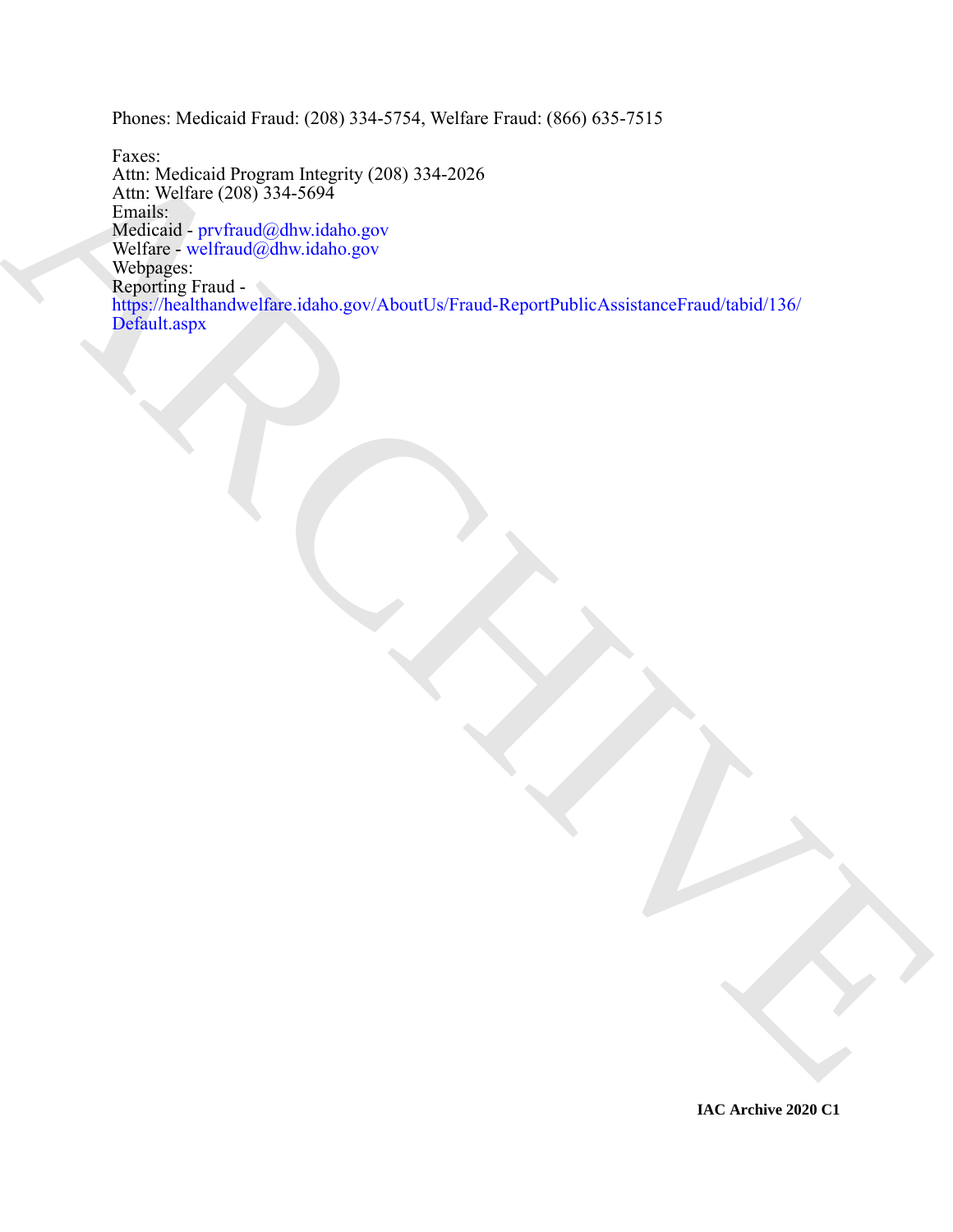# **Table of Contents**

| 16.05.07 - The Investigation and Enforcement of Fraud, Abuse, and Misconduct       |  |
|------------------------------------------------------------------------------------|--|
|                                                                                    |  |
|                                                                                    |  |
|                                                                                    |  |
|                                                                                    |  |
|                                                                                    |  |
|                                                                                    |  |
|                                                                                    |  |
|                                                                                    |  |
|                                                                                    |  |
|                                                                                    |  |
|                                                                                    |  |
|                                                                                    |  |
|                                                                                    |  |
|                                                                                    |  |
|                                                                                    |  |
|                                                                                    |  |
|                                                                                    |  |
|                                                                                    |  |
|                                                                                    |  |
|                                                                                    |  |
|                                                                                    |  |
|                                                                                    |  |
|                                                                                    |  |
|                                                                                    |  |
|                                                                                    |  |
| 237. Civil Monetary Penalties For Criminal History Background Check Violations. 12 |  |
|                                                                                    |  |
|                                                                                    |  |
|                                                                                    |  |
| 245. Terms Of Mandatory Exclusions From The Medicaid Program.  12                  |  |
|                                                                                    |  |
|                                                                                    |  |
|                                                                                    |  |
|                                                                                    |  |
|                                                                                    |  |
|                                                                                    |  |
|                                                                                    |  |
|                                                                                    |  |
|                                                                                    |  |
|                                                                                    |  |
|                                                                                    |  |
|                                                                                    |  |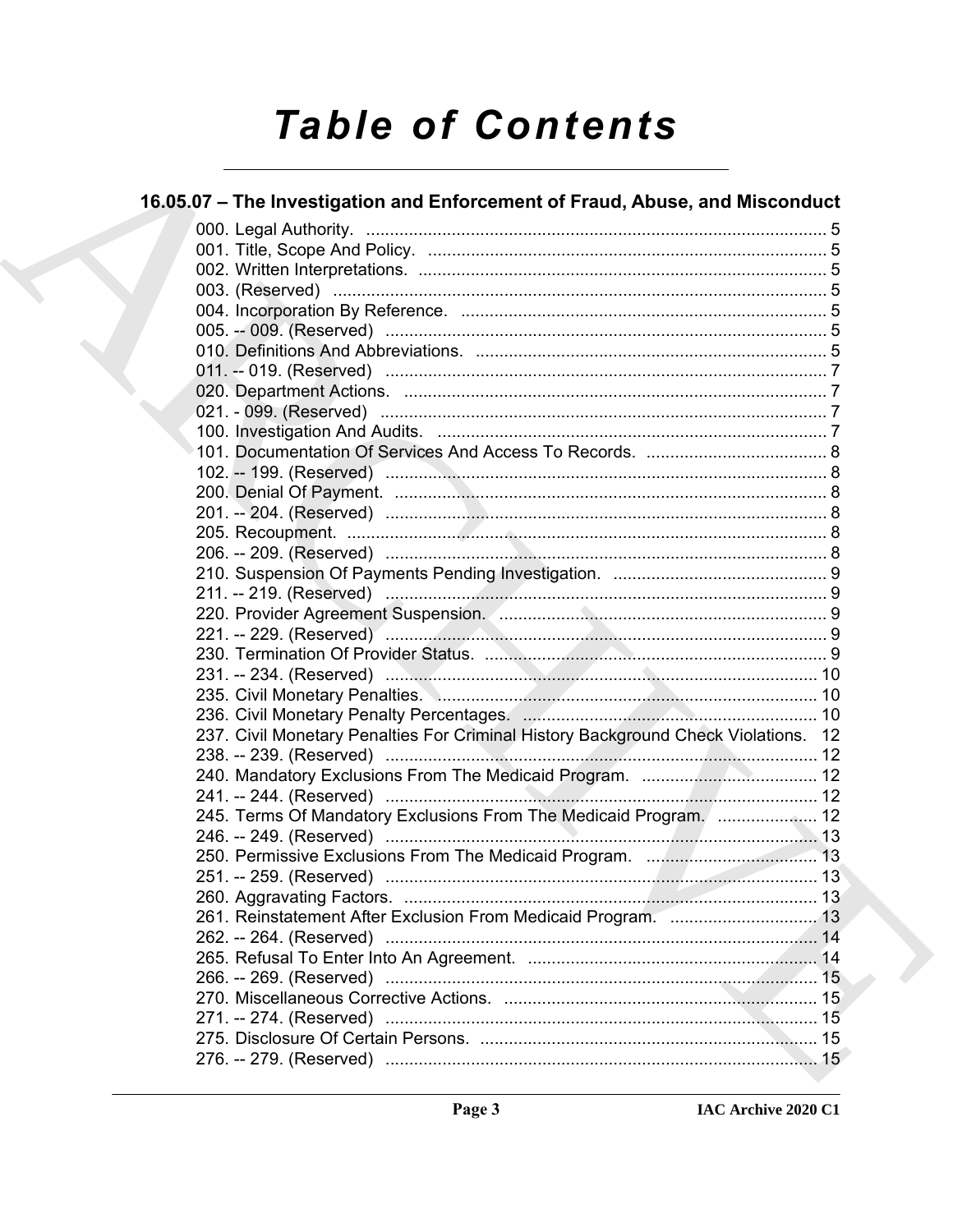# Table of Contents (cont'd)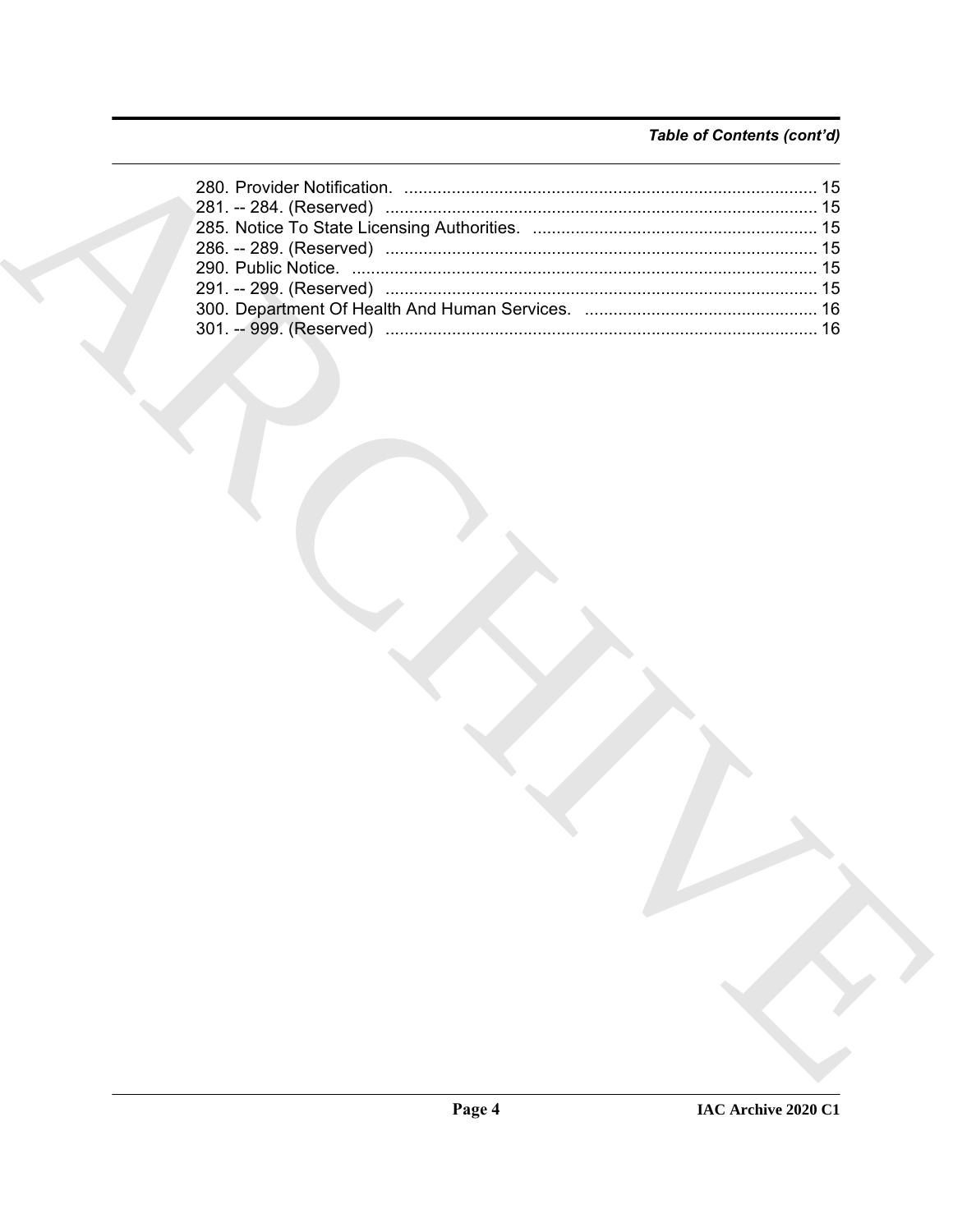#### <span id="page-4-14"></span><span id="page-4-0"></span>**16.05.07 – THE INVESTIGATION AND ENFORCEMENT OF FRAUD, ABUSE, AND MISCONDUCT**

#### <span id="page-4-1"></span>**000. LEGAL AUTHORITY.**

The Idaho Department of Health and Welfare has the authority to establish and enforce rules to protect the integrity of the public assistance programs against fraud, abuse, and other misconduct under Sections 56-202(b), 56-203(1), 56- 203(2), 56-209, 56-209h, 56-227, 56-227A through D, 56-1001, and 56-1003, Idaho Code, and under federal regulations.  $(3-30-07)$ 

#### <span id="page-4-15"></span><span id="page-4-2"></span>**001. TITLE, SCOPE AND POLICY.**

**01. Title**. These rules are titled IDAPA 16.05.07, "The Investigation and Enforcement of Fraud, Abuse, and Misconduct."

**02. Scope**. This chapter is intended to protect the integrity of the public assistance programs by identifying instances of fraud, abuse, and other misconduct by providers and their employees, participants, and by providing that appropriate action is taken to correct the problem. providing that appropriate action is taken to correct the problem.

The Machine Chiracter is the two states in the state of the state of the state of the state of the state of the state of the state of the state of the state of the state of the state of the state of the state of the state **03. Policy**. Action will be taken to protect both program participants and the financial resources of the public assistance programs. Where minimum federal requirements are exceeded, it is the Department's intent to provide additional protections. Nothing contained within this chapter will limit the Department from taking any other action authorized by law, including seeking damages under Section 56-227B, Idaho Code. (3-20-20)

#### <span id="page-4-16"></span><span id="page-4-3"></span>**002. WRITTEN INTERPRETATIONS.**

This agency has written statements which pertain to the interpretation of the rules of this chapter, or to the documentation of compliance with the rules of this chapter. The document is available for public inspection and copying at cost in the main office of this agency. (3-20-20)

#### <span id="page-4-4"></span>**003. (RESERVED)**

#### <span id="page-4-13"></span><span id="page-4-5"></span>**004. INCORPORATION BY REFERENCE.**

42 CFR 455-23(b) is incorporated by reference into this chapter of rules. It is available from the Centers for Medicare and Medicaid Services (CMS), 7500 Security Blvd, Baltimore, MD, 21244-1850 or on the Code of Federal Regulations internet site at https://www.ecfr.gov/cgi-bin/text-idx?SID=70b7c477b1a5b3977331204c2ad5161e&mc =true&node=pt42.4.455&rgn=div5#se42.4.455\_123. (3-30-07)

#### <span id="page-4-6"></span>**005. -- 009. (RESERVED)**

### <span id="page-4-8"></span><span id="page-4-7"></span>**010. DEFINITIONS AND ABBREVIATIONS.**

For purposes of this chapter of rules, the following terms apply. (3-20-14)

<span id="page-4-9"></span>**01. Abuse or Abusive**. Provider practices that are inconsistent with sound fiscal, business, child care, or medical practices, and result in an unnecessary cost to a public assistance program, in reimbursement for services that are not medically necessary or that fail to meet professionally recognized standards for health care, or in physical harm, pain or mental anguish to a medical assistance recipient. (3-20-14)

<span id="page-4-10"></span>**02. Access to Documentation and Records**. To review and copy records at the time a written request is made during normal business hours. Documentation includes all materials as described in Section 101 of these  $r_{\text{rules}}$ . (3-30-07)

**03. Claim**. Any request or demand for payment, or document submitted to initiate payment, for items or services provided under a public assistance program, whether under a contract or otherwise. (3-20-14)

<span id="page-4-12"></span><span id="page-4-11"></span>**04. Conviction**. An individual or entity is considered to have been convicted of a criminal offense:  $(3-30-07)$ 

**a.** When a judgment of conviction has been entered against the individual or entity by a federal, state, or local court, regardless of whether there is an appeal pending or whether the judgment of conviction or other record relating to criminal conduct has been expunged;

**b.** When there has been a finding of guilt against the individual or entity by a federal, state, or local  $\frac{1}{3}$  (3-30-07)

c. When a plea of guilty or nolo contendere by the individual or entity has been accepted by a federal,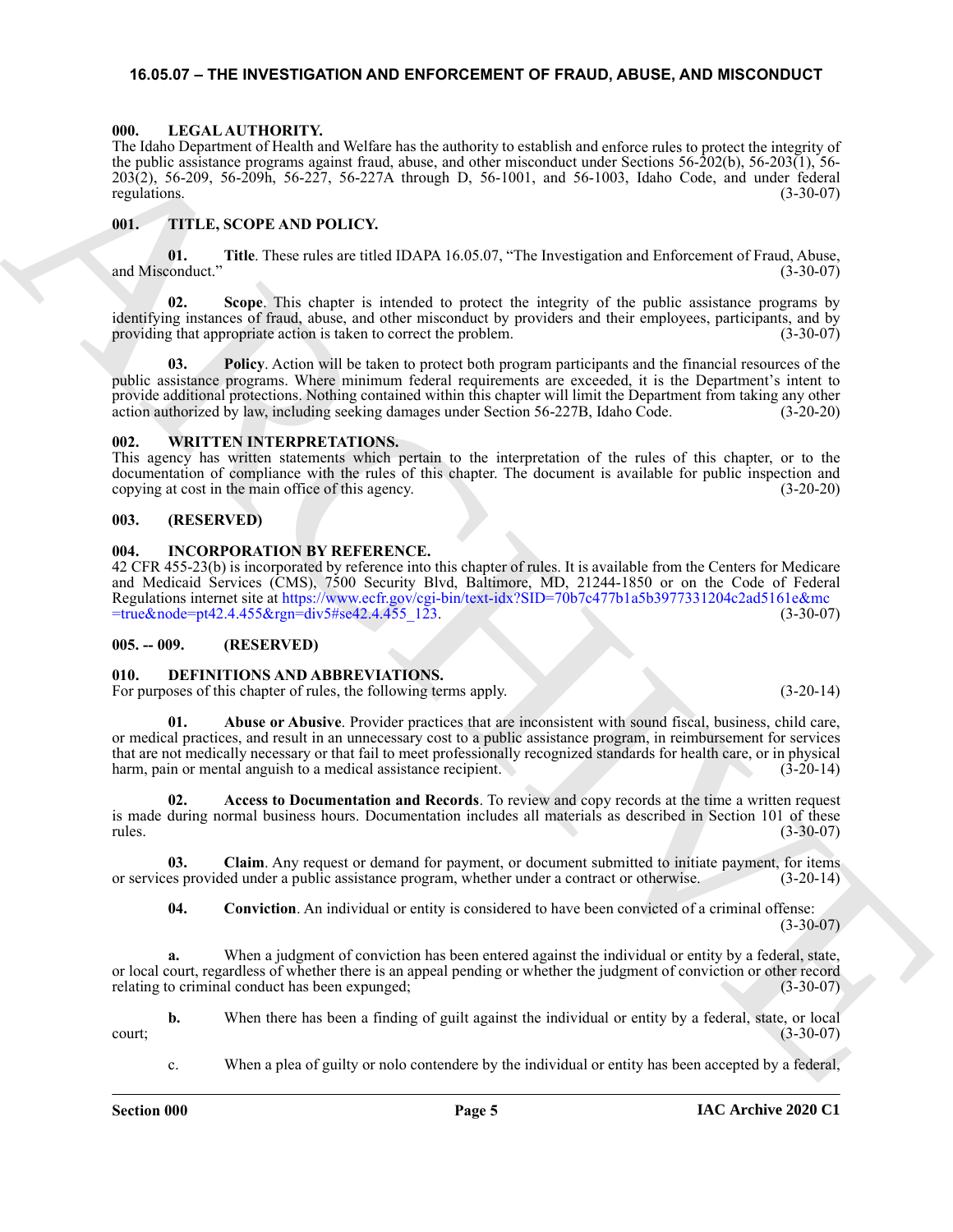#### *IDAHO ADMINISTRATIVE CODE IDAPA 16.05.07 – Investigation & Department of Health & Welfare Enforcement of Fraud, Abuse, & Misconduct*

state, or local court; or (3-30-07)

**d.** When the individual or entity has entered into participation in a first offender, deferred tion, or other arrangement or program where judgment of conviction has been withheld. (3-30-07) adjudication, or other arrangement or program where judgment of conviction has been withheld.

<span id="page-5-1"></span><span id="page-5-0"></span>**05. Department**. The Idaho Department of Health and Welfare, its authorized agent or designee. (3-30-07)

**06. Exclusion**. A specific person or provider will be precluded from directly or indirectly providing and receiving reimbursement under Medicaid. (3-30-07) services and receiving reimbursement under Medicaid.

**07.** Fraud or Fraudulent. An intentional deception or misrepresentation made by a person with the ge that the deception could result in some unauthorized benefit to himself or some other person. (3-30-07) knowledge that the deception could result in some unauthorized benefit to himself or some other person.

<span id="page-5-3"></span><span id="page-5-2"></span>**08.** Knowingly, Known, or with Knowledge. A person, with respect to information or an action, who:  $(3-20-14)$ 

**a.** Has actual knowledge of the information or an action; (3-20-14)

**b.** Acts in deliberate ignorance of the truth or falsity of the information or the correctness or incorrectness of the action; or (3-20-14)

**c.** Acts in reckless disregard of the truth or falsity of the information or the correctness or incorrectness of the action. (3-20-14)

**Enforcement of Friedrich Christian Control of Friedrich Christian School School School School School School School School School School School School School School School School School School School School School School 09. Managing Employee**. A general manager, business manager, administrator, director, or other individual who exercises operational or managerial control over, or who directly or indirectly conducts the day-to-day operation of an institution, organization, or agency. (3-30-07) operation of an institution, organization, or agency.

<span id="page-5-6"></span><span id="page-5-5"></span><span id="page-5-4"></span>**10. Medicaid**. Idaho's Medical Assistance Program. (3-30-07)

**11. Medical Assistance**. Payments for part or all of the cost of services funded by Titles XIX or XXI of the federal Social Security Act, as amended. (3-30-07)

<span id="page-5-7"></span>**12. Ownership or Control Interest**. A person or entity that: (3-20-14)

**a.** Has an ownership interest totaling five percent (5%) or more in an entity;  $(3-28-18)$ 

**b.** Is an officer or director of an entity that is organized as a corporation; (3-20-14)

**c.** Is a partner in an entity that is organized as a partnership; or (3-20-14)

<span id="page-5-9"></span><span id="page-5-8"></span>**d.** Is a managing member in an entity that is organized as a limited liability company. (3-20-14)

**13. Participant**. An individual or recipient who is eligible and enrolled in any public assistance (3-20-14) (3-20-14) program.  $(3-20-14)$ 

**14. Person**. An individual, trust or estate, partnership, corporation, professional association or on, or other entity, public or private. (3-30-07) corporation, or other entity, public or private.

<span id="page-5-10"></span>**15. Program**. Any public assistance program, including the Medicaid program and Idaho's State Plan, or any parts thereof.  $(3-20-14)$ 

**16. Provider**. An individual, organization, agency, or other entity providing items or services under a sistance program. (3-20-14) public assistance program.

<span id="page-5-12"></span><span id="page-5-11"></span>**17.** Provider Agreement. A written agreement between the Department and a provider or group of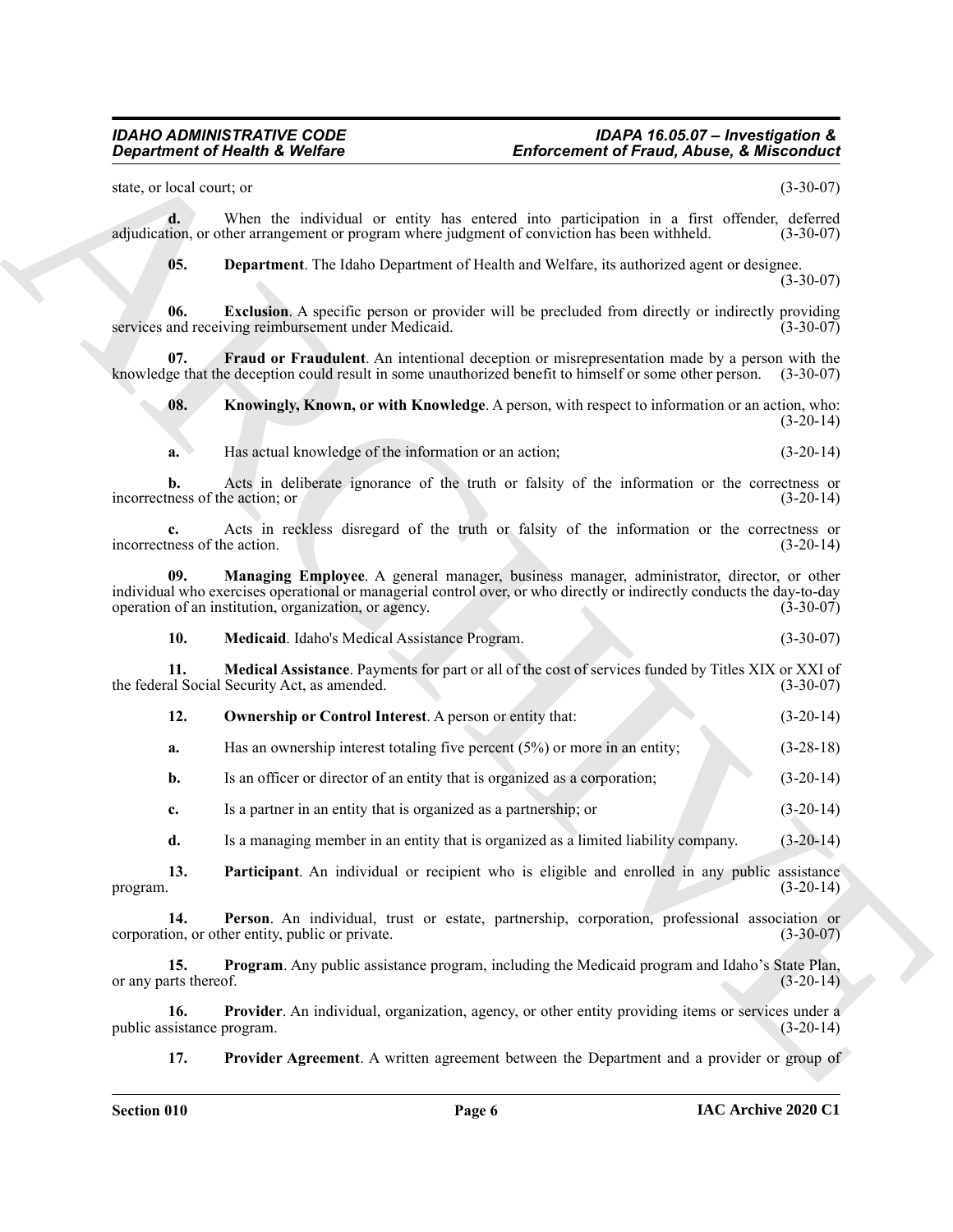#### *IDAHO ADMINISTRATIVE CODE IDAPA 16.05.07 – Investigation & Enforcement of Fraud, Abuse, & Misconduct*

providers of supplies or services. This agreement contains any terms or conditions deemed appropriate by the Department. (3-30-07)

<span id="page-6-4"></span>**18. Public Assistance Program**. Assistance for which provision is made in any federal or state law existing, or hereafter enacted, by the state of Idaho or the congress of the United States by which payments are made from the federal government to the state in aid, or in respect to payment by the state for welfare purposes to any category of needy person, and any other program of assistance for which provision for federal or state funds for aid may from time to time be made. (3-20-14)

<span id="page-6-5"></span>**19. Recoup and Recoupment**. The collection of funds for the purpose of recovering overpayments made to providers for items or services the Department has determined should not have been paid. The recoupment may occur through the collection of future claims paid or other means. (3-30-07)

<span id="page-6-6"></span>**20.** Sanction. Any abatement or corrective action taken by the Department which is appealable under Section 003 of these rules. (3-30-07)

<span id="page-6-7"></span>21. State Plan. The contract between the state and federal government under 42 U.S.C. section 1396a(a). (3-30-07)  $1396a(a)$ . (3-30-07)

<span id="page-6-8"></span>**22. Title XIX**. Title XIX of the Social Security Act, known as Medicaid, is a medical benefits program jointly financed by the federal and state governments and administered by the states. This program pays for medical assistance for certain individuals and families with low income and limited resources. (3-30-07) assistance for certain individuals and families with low income and limited resources.

<span id="page-6-9"></span>**23. Title XXI**. Title XXI of the Social Security Act, known as the Children's Health Insurance Program (CHIP). This is a program that primarily pays for medical assistance for low-income children. (3-20-14)

#### <span id="page-6-0"></span>**011. -- 019. (RESERVED)**

#### <span id="page-6-10"></span><span id="page-6-1"></span>**020. DEPARTMENT ACTIONS.**

When an instance of fraud, abuse, or other misconduct is identified, the Department will take action to correct the problem as provided in this section. Such corrective action may include, denial of payment, recoupment, payment suspension, provider agreement suspension, termination of provider agreement, imposition of civil monetary penalties, exclusion, participant lock-in, referral for prosecution, or referral to state licensing boards. (3-20-14)

#### <span id="page-6-2"></span>**021. - 099. (RESERVED)**

#### <span id="page-6-11"></span><span id="page-6-3"></span>**100. INVESTIGATION AND AUDITS.**

<span id="page-6-13"></span>Investigation and audits of provider fraud, abuse, or misconduct conducted by the Department's Bureau of Compliance or its successor are governed under this chapter of rules. (3-30-07)

**Enforcement of Friedrich Schedules. Enforcement of Franchi Constant of Franchi Constant Schedules and the system of the system of the system of the system of the system of the system of the system of the system of the 01. Investigation Methods**. Under Section 56-227(5), Idaho Code, the Department will investigate and identify potential instances of fraud, abuse, or other misconduct by any person related to or involved in public assistance programs administered by the Department. Methods may include: review of computerized reports, referrals to or from other agencies, health care providers or persons, or conducting audits and interviews, probability sampling and extrapolation, and issuing subpoenas to compel testimony or the production of records. Reviews may<br>occur on either pre-payment or post-payment basis. (3-20-14) occur on either pre-payment or post-payment basis.

<span id="page-6-14"></span>**Probability Sampling**. Probability sampling will be done in conformance with generally accepted statistical standards and procedures. "Probability sampling" means the standard statistical methodology in which a sample is selected based on the theory of probability, a mathematical theory used to study the occurrence of random events.  $(3-30-07)$ 

<span id="page-6-12"></span>**03. Extrapolation**. Whenever the results of a probability sample are used to extrapolate the amount to be recovered, the demand for recovery will be accompanied by a clear description of the universe from which the sample was drawn, the sample size and method used to select the sample, the formulas and calculation procedures used to determine the amount to be recovered, and the confidence level used to calculate the precision of the extrapolated overpayment. "Extrapolation" means the methodology whereby an unknown value can be estimated by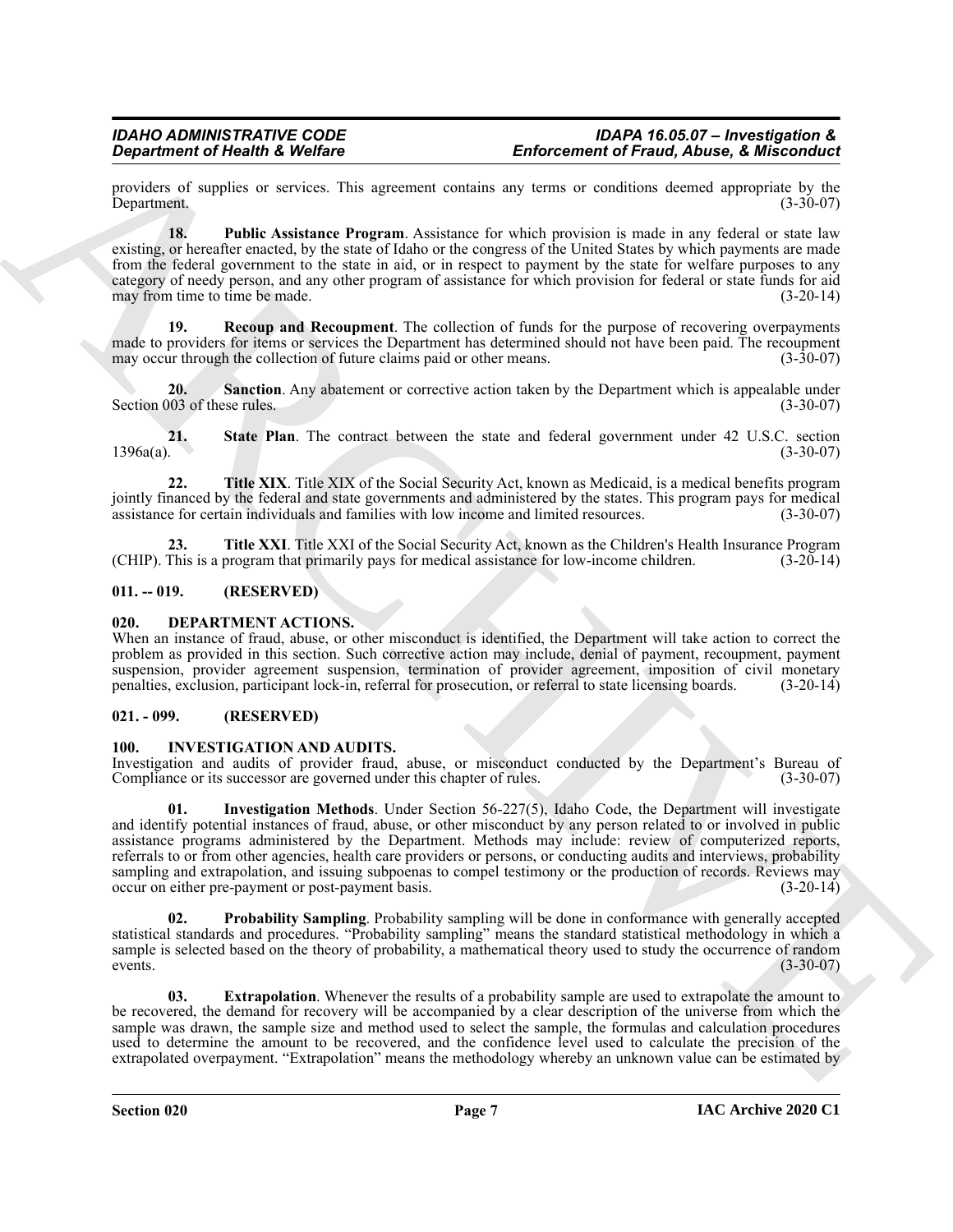projecting the results of a probability sample to the universe from which the sample was drawn with a calculated margin of error. margin of error.

#### <span id="page-7-12"></span><span id="page-7-10"></span><span id="page-7-0"></span>**101. DOCUMENTATION OF SERVICES AND ACCESS TO RECORDS.**

**Enforcement of Friedrich Webfare<br>** *Paperincial* **Archives and the matter interaction of Friedrich School (1) and the same of the same of the same of the same of the same of the same of the same of the same of the same of 01. Documentation of Services**. Providers must generate documentation at the time of service sufficient to support each claim or service, and as required by rule, statute, or contract. Documentation must be legible and consistent with professionally recognized standards. Documentation must be retained for a period of five (5) years from the date the item or service was provided. Documentation to support claims for services includes, but is not limited to, medical records, treatment plans, medical necessity justification, assessments, appointment sheets, patient accounts, financial records or other records regardless of its form or media. (3-30-07) patient accounts, financial records or other records regardless of its form or media.

<span id="page-7-13"></span>**02. Immediate Access to Records**. Providers must grant to the Department and its agents, the U.S. Department of Health and Human Services and its agents, immediate access to records for review and copying during normal business hours. These records are defined in Subsection 101.01 of these rules. (3-30-07)

<span id="page-7-11"></span>**03. Copying Records**. The Department and its authorized agents may copy any record as defined in Subsection 202.01 of these rules. They may request in writing to have copies of records supplied by the provider. The requested copies must be furnished within twenty (20) working days after the date of the written request, unless an extension of time is granted by the Department for good cause. Failure to timely provide requested copies will be a refusal to provide access to records. (3-30-07)

<span id="page-7-14"></span>**04. Removal of Records From Provider's Premises**. The Department and its authorized agents may remove from the provider's premises copies of any records as defined in Subsection 101.01 of these rules. (3-30-07)

### <span id="page-7-1"></span>**102. -- 199. (RESERVED)**

#### <span id="page-7-6"></span><span id="page-7-2"></span>**200. DENIAL OF PAYMENT.**

The following are reasons the Department may deny payment. (3-30-07)

**01. Billed Services Not Provided or Not Medically Necessary**. The Department may deny payment for any and all claims it determines are for items or services:

- <span id="page-7-7"></span>**a.** Not provided or not found by the Department to be medically necessary. (3-30-07)
- **b.** Not documented to be provided or medically necessary. (3-30-07)
- **c.** Not provided in accordance with professionally recognized standards of health care. (3-30-07)
- <span id="page-7-9"></span><span id="page-7-8"></span>**d.** Provided as a result of a prohibited physician referral under 42 CFR Part 411, Subpart J. (3-30-07)

**02. Contrary to Rules or Provider Agreement**. The Department may deny payment when services billed are contrary to Department rules or the provider agreement. (3-30-07)

**03.** Failure to Provide Immediate Access to Records. The Department may deny payment when the does not allow immediate access to records as defined in Section 101 of these rules. (3-30-07) provider does not allow immediate access to records as defined in Section 101 of these rules.

#### <span id="page-7-3"></span>**201. -- 204. (RESERVED)**

#### <span id="page-7-15"></span><span id="page-7-4"></span>**205. RECOUPMENT.**

The Department may recoup the amount paid for items or services listed in Section 200 of these rules. If recoupment is impracticable, the Department may pursue any available legal remedies it may have. Interest will accrue on overpayments at the statutory rate set forth in Section 28-22-104, Idaho Code, from the date of the final determination of the amount owed for items or services until the date of recovery. (3-30-07)

<span id="page-7-5"></span>**206. -- 209. (RESERVED)**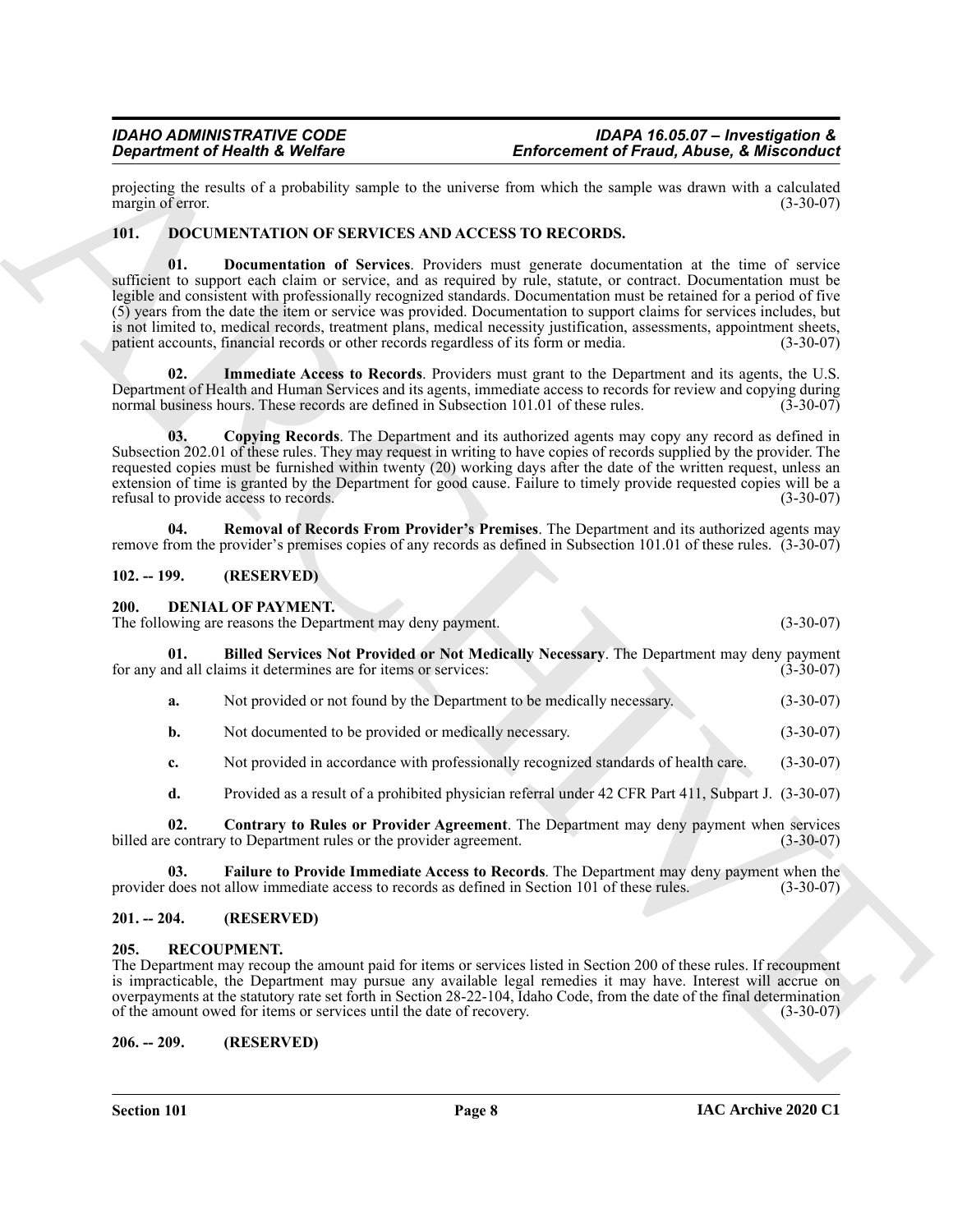#### *IDAHO ADMINISTRATIVE CODE IDAPA 16.05.07 – Investigation & Enforcement of Fraud, Abuse, & Misconduct*

#### <span id="page-8-6"></span><span id="page-8-0"></span>**210. SUSPENSION OF PAYMENTS PENDING INVESTIGATION.**

The Department may suspend public-assistance payments in whole or part in a suspected case of fraud or abuse pending investigation and conclusion of legal proceedings related to the provider's alleged fraud or abuse. When payments have been suspended under this section of rule, the Department will provide for a hearing within thirty (30) days of receipt of any timely filed notice of appeal. (3-20-14)

<span id="page-8-7"></span>**01. Basis for Suspension of Payments**. When the Department through reliable evidence suspects fraud or abuse, or when a provider fails to provide immediate access to records, public-assistance payments may be withheld or suspended. (3-20-14)

<span id="page-8-9"></span>**02. Notice of Suspension of Payments**. The Department may withhold public-assistance payments without first notifying the provider of its intention to do so when the Department is suspending payments of a Medicaid provider. The Department will send written notice within five (5) days of taking such action in accordance with 42 CFR 455.23(b). All other public assistance providers will be notified prior to the suspension of payments.

(3-28-18)

<span id="page-8-8"></span>**03. Duration of Suspension of Payments**. The withholding of payment actions under this section of rule will be temporary and will not continue after: (3-30-07)

**a.** The Department or the prosecuting authorities determine there is insufficient evidence of fraud or willful misrepresentation by the provider; or (3-30-07)

<span id="page-8-5"></span>**b.** Legal proceedings related to the provider's alleged fraud or abuse are completed.  $(3-30-07)$ 

#### <span id="page-8-1"></span>**211. -- 219. (RESERVED)**

#### <span id="page-8-2"></span>**220. PROVIDER AGREEMENT SUSPENSION.**

**Constraint of Henrich Constraint Constraint (Entroposition of Franch Constraint Constraint Constraint Constraint Constraint Constraint Constraint Constraint Constraint Constraint Constraint Constraint Constraint Constrai** In the event the Department identifies a suspected case of fraud or abuse, it may summarily suspend the provider agreement when such action is necessary to prevent or avoid immediate danger to the public health or safety. This provider agreement suspension temporarily bars the provider from participation in the medical assistance program, pending investigation and Department action. The Department will notify the provider of the suspension. The suspension is effective immediately upon written, electronic, or oral notification. When a provider agreement is suspended under this section of rule, the Department will provide for a hearing within thirty (30) days of receipt of any timely filed notice of appeal (3-30-07)  $(3-30-07)$ 

### <span id="page-8-3"></span>**221. -- 229. (RESERVED)**

#### <span id="page-8-10"></span><span id="page-8-4"></span>**230. TERMINATION OF PROVIDER STATUS.**

Under Section 56-209h, Idaho Code, the Department may terminate the provider agreement of, or otherwise deny provider status for a period of five (5) years from the date the Department's action becomes final to, any individual or entity who:  $(3-30-07)$ 

<span id="page-8-15"></span>**01. Submits an Incorrect Claim**. Submits a claim with knowledge that the claim is incorrect, including reporting costs as allowable which were known to be disallowed in a previous audit, unless the provider clearly indicates that the item is being claimed to establish the basis for an appeal and each disputed item or amount is specifically identified.

<span id="page-8-14"></span><span id="page-8-13"></span><span id="page-8-11"></span>**02. Fraudulent Claim**. Submits a fraudulent claim. (3-30-07)

**03. Knowingly Makes a False Statement**. Knowingly makes a false statement or representation of material fact in any document required to be maintained or submitted to the Department. (3-30-07)

**04. Medically Unnecessary**. Submits a claim for an item or service known to be medically unnecessary.  $(3-30-07)$ 

<span id="page-8-12"></span>**Immediate Access to Documentation**. Fails to provide, upon written request by the Department, immediate access to documentation required to be maintained. (3-30-07)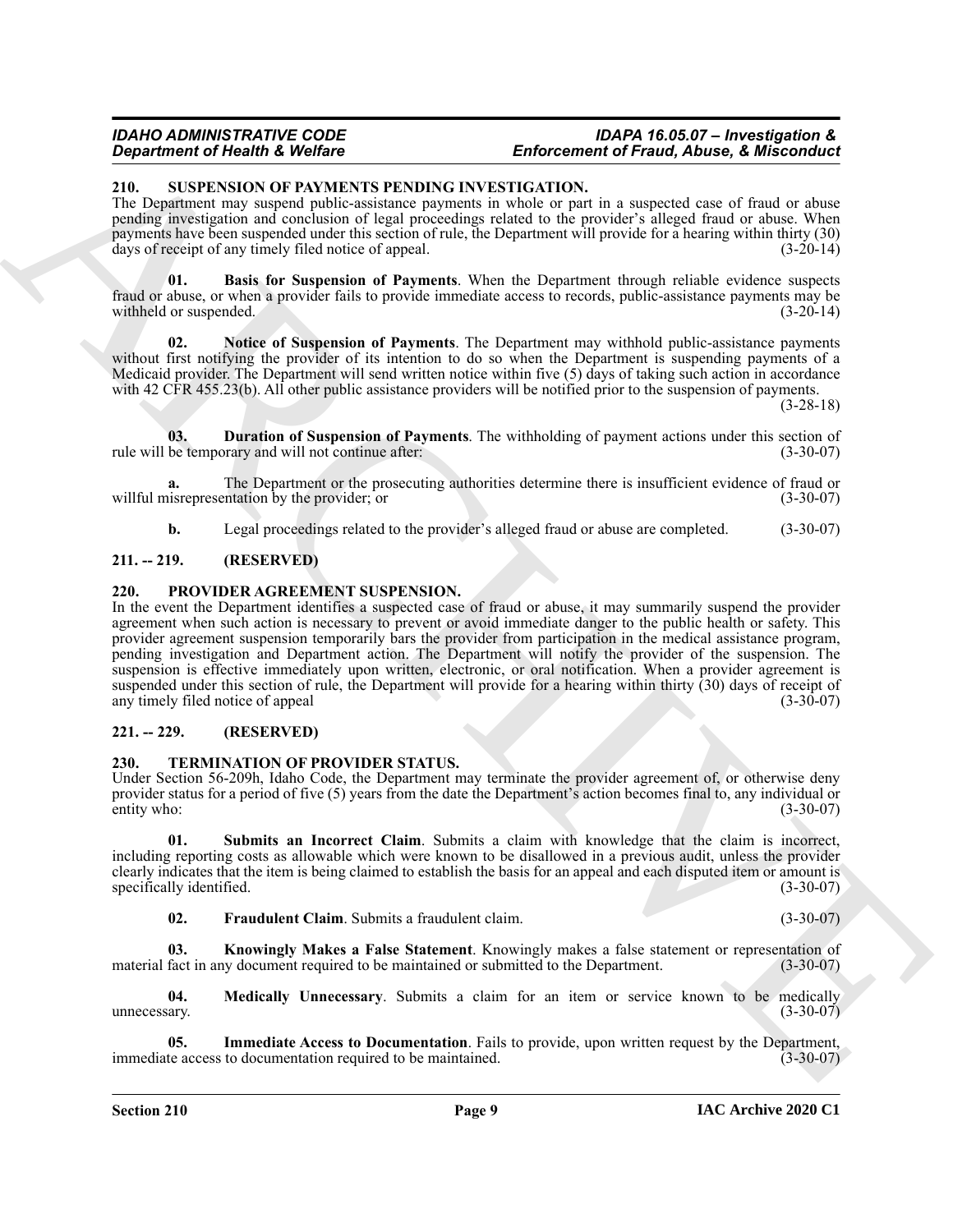<span id="page-9-9"></span>**06. Non-Compliance With Rules and Regulations**. Fails repeatedly or substantially to comply with the rules and regulations governing medical assistance payments or other public assistance program payments.

(3-20-14)

<span id="page-9-10"></span>**07. Violation of Material Term or Condition**. Knowingly violates any material term or condition of its provider agreement.

<span id="page-9-7"></span>**08. Failure to Repay**. Has failed to repay, or was a managing employee or had an ownership or control interest in any entity that has failed to repay, any overpayments or claims previously found to have been obtained contrary to statute, rule, regulation, or provider agreement. (3-30-07)

<span id="page-9-8"></span>**09. Fraudulent or Abusive Conduct**. Has been found, or was a managing employee in any entity which has been found, to have engaged in fraudulent conduct or abusive conduct in connection with the delivery of health care or public assistance items or services. (3-20-14)

<span id="page-9-6"></span>**10. Failure to Meet Qualifications**. Fails to meet the qualifications specifically required by rule or by cable licensing board. (3-30-07) any applicable licensing board.

## <span id="page-9-0"></span>**231. -- 234. (RESERVED)**

### <span id="page-9-3"></span><span id="page-9-1"></span>**235. CIVIL MONETARY PENALTIES.**

**Enforcement of Friedrich Religions 16 (Voltar Case Contact Contact Contact Contact Contact Contact Contact Contact Contact Contact Contact Contact Contact Contact Contact Contact Contact Contact Contact Contact Contact C** Under Section 56-209h, Idaho Code, the Department may assess civil monetary penalties against a provider, any officer, director, owner, and managing employee for conduct identified in Subsections 230.01 through 230.09 of these rules. The amount of penalties may be up to one thousand dollars (\$1,000) for each item or service improperly claimed, except that in the case of multiple penalties the Department may reduce the penalties to not less than ten percent (10%) of the amount of each item or service improperly claimed if an amount can be readily determined. Each line item of a claim, or cost on a cost report is considered a separate claim. These penalties are intended to be remedial, at a minimum recovering costs of investigation and administrative review, and placing the costs associated with non-compliance on the offending provider. (3-29-17)

### <span id="page-9-4"></span><span id="page-9-2"></span>**236. CIVIL MONETARY PENALTY PERCENTAGES.**

The Department will determine the percentage of each penalty by the type of conduct, the frequency, and knowledge of the conduct. When more than one (1) type of conduct described in Section 230 of these rules is found per line item, the penalty percentage will be based on the most significant conduct.  $(3-29-17)$ the penalty percentage will be based on the most significant conduct.

<span id="page-9-5"></span>**01. Conduct Resulting in No Overpayment**. The Department determines civil monetary penalties to be assessed for the following types of conduct violations that did not result in an overpayment. (3-29-17)

**a.** Participant Fees. The provider collected or attempted to collect fees from participants that the provider was not entitled to collect. Violations for this type of conduct will result in a ten percent (10%) penalty.

 $(3-29-17)$ 

**b.** Minor Rule Violations. Services were provided and properly paid but violated rule, policy, or provider agreement. Minor rule violations will result in a ten percent (10%) penalty. Minor rule violations include,<br>but are not limited to: (3-29-17) but are not limited to:

| $\mathbf{1}$ | Incorrect date spanning;                          | $(3-29-17)$ |
|--------------|---------------------------------------------------|-------------|
| ii.          | Failure to list required provider credentials; or | $(3-29-17)$ |
| iii.         | Failure to obtain required client signatures.     | $(3-29-17)$ |

**c.** Significant Rule Violations. Services were provided but violated rule, policy, or provider agreement. Significant rule violations will result in a fifteen percent (15%) penalty. Significant rule violations include, but are not limited to: (3-29-17) include, but are not limited to: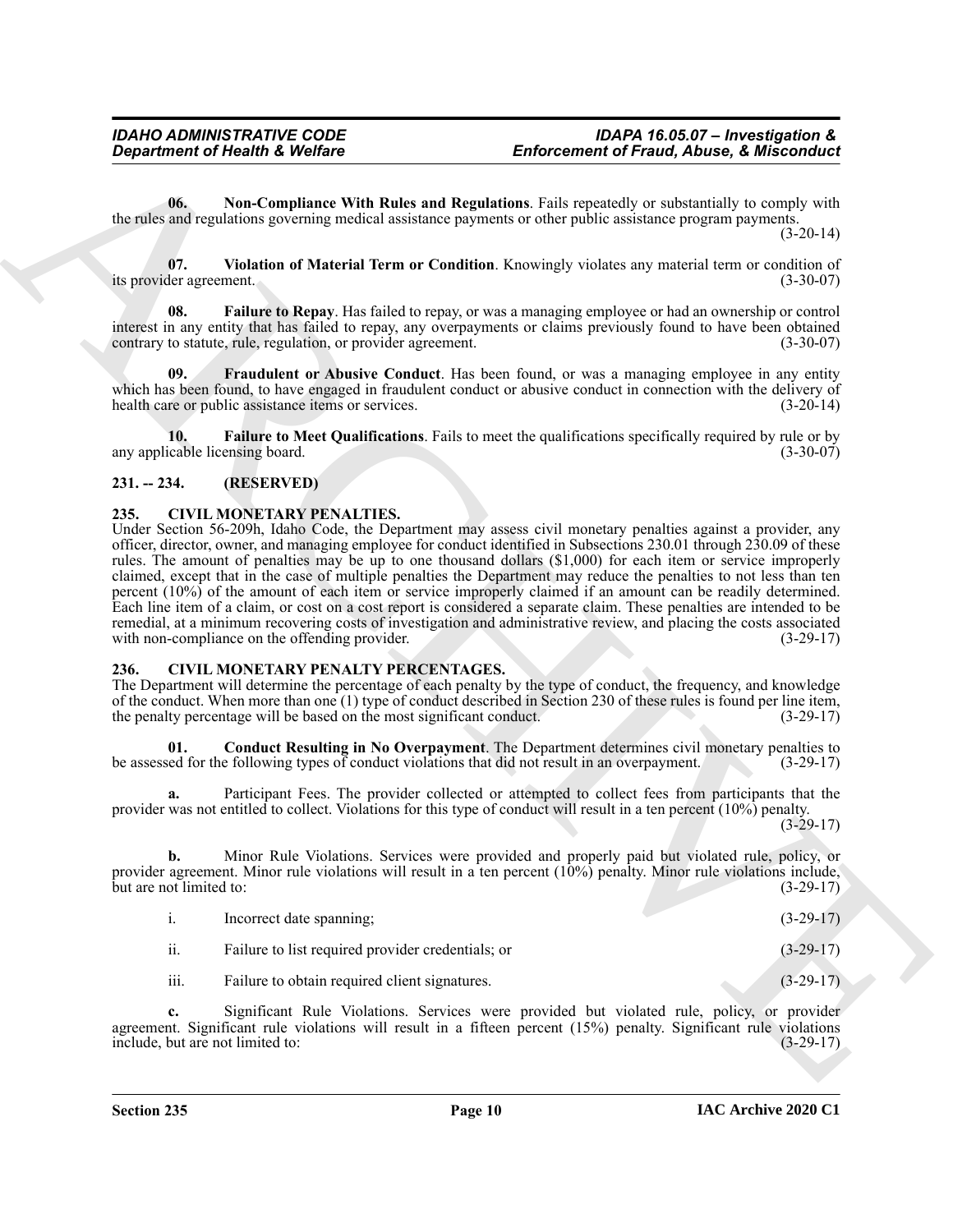#### <span id="page-10-0"></span>*IDAHO ADMINISTRATIVE CODE IDAPA 16.05.07 – Investigation & Enforcement of Fraud, Abuse, & Misconduct*

|        | ii.              | No required physician or practitioner signatures;                                                 | $(3-29-17)$ |
|--------|------------------|---------------------------------------------------------------------------------------------------|-------------|
| items; | $\cdots$<br>111. | No orders or inadequate orders, assessments, plans or evaluations prior to delivery of service or | $(3-29-17)$ |
|        | 1V.              | Services or items provided by unqualified staff;                                                  | $(3-29-17)$ |
|        | V.               | Services or items provided by excluded individual; or                                             | $(3-29-17)$ |

|                                         | <b>Department of Health &amp; Welfare</b>                                                              | <b>Enforcement of Fraud, Abuse, &amp; Misconduct</b>                                                                                                                                                                                                                                                                                           |             |
|-----------------------------------------|--------------------------------------------------------------------------------------------------------|------------------------------------------------------------------------------------------------------------------------------------------------------------------------------------------------------------------------------------------------------------------------------------------------------------------------------------------------|-------------|
| i.                                      | Incomplete physician referrals; or                                                                     |                                                                                                                                                                                                                                                                                                                                                | $(3-29-17)$ |
| ii.                                     |                                                                                                        | Failure to maintain documentation once valid Healthy Connections referral is obtained. (3-29-17)                                                                                                                                                                                                                                               |             |
| 02.<br>of a Department audit.           |                                                                                                        | Conduct Resulting in Overpayment. The Department determines the civil monetary penalties to<br>be assessed for the following types of conduct violations resulting in overpayment. Civil monetary penalties will not<br>be assessed when a provider self-reports an overpayment and the Department receives the report prior to the initiation | $(3-29-17)$ |
| a.<br>include, but are not limited to:  |                                                                                                        | Significant Rule Violations. Services were provided but violated rule, policy, or provider<br>agreement. Significant rule violations will result in a fifteen percent (15%) penalty. Significant rule violations                                                                                                                               | $(3-29-17)$ |
| $i_{\cdot}$                             | Billing more services than allowed;                                                                    |                                                                                                                                                                                                                                                                                                                                                | $(3-29-17)$ |
| ii.                                     | Billing non-physician services as physician services;                                                  |                                                                                                                                                                                                                                                                                                                                                | $(3-29-17)$ |
| iii.<br>revenue, etc.) or modifiers; or |                                                                                                        | Billing incorrect codes (such as Physician's Current Procedural Terminology (CPT), diagnosis,                                                                                                                                                                                                                                                  | $(3-29-17)$ |
| iv.                                     | Inadequate documentation to support services billed.                                                   |                                                                                                                                                                                                                                                                                                                                                | $(3-29-17)$ |
| b.                                      | result in a twenty percent (20%) penalty. Significant rule violations include, but are not limited to: | Significant Rule Violations Related to Participant Care. Services were provided but violated rule,<br>policy, or provider agreement related to participant care. Significant rule violations related to participant care will                                                                                                                  | $(3-29-17)$ |
|                                         | such as the start and end dates on the referral;                                                       | Failure to obtain required Healthy Connections referrals or failure to list required core elements,                                                                                                                                                                                                                                            | $(3-29-17)$ |
| ii.                                     | No required physician or practitioner signatures;                                                      |                                                                                                                                                                                                                                                                                                                                                | $(3-29-17)$ |
| iii.<br>items;                          |                                                                                                        | No orders or inadequate orders, assessments, plans or evaluations prior to delivery of service or                                                                                                                                                                                                                                              | $(3-29-17)$ |
| iv.                                     | Services or items provided by unqualified staff;                                                       |                                                                                                                                                                                                                                                                                                                                                | $(3-29-17)$ |
| V.                                      | Services or items provided by excluded individual; or                                                  |                                                                                                                                                                                                                                                                                                                                                | $(3-29-17)$ |
| vi.                                     | Services or items not covered by program.                                                              |                                                                                                                                                                                                                                                                                                                                                | $(3-29-17)$ |
| c.                                      | penalty. Significant rule violations include, but are not limited to:                                  | Significant Rule Violations for No Service or Refusal of Immediate Access to Documentation.<br>Services were not provided, were not documented, or refusal to provide immediate access to documentation upon<br>written request as required in Section 230.05 of these rules. Violations will result in a twenty-five percent $(25%)$          | $(3-29-17)$ |
| i.                                      | Billing and receiving payment multiple times for the same service or item;                             |                                                                                                                                                                                                                                                                                                                                                | $(3-29-17)$ |
| ii.                                     | No documentation;                                                                                      |                                                                                                                                                                                                                                                                                                                                                | $(3-29-17)$ |
| iii.                                    | Cloned documentation;                                                                                  |                                                                                                                                                                                                                                                                                                                                                | $(3-29-17)$ |
| iv.                                     | Service not provided;                                                                                  |                                                                                                                                                                                                                                                                                                                                                | $(3-29-17)$ |
|                                         | More units billed than provided;                                                                       |                                                                                                                                                                                                                                                                                                                                                | $(3-29-17)$ |
| V.                                      |                                                                                                        |                                                                                                                                                                                                                                                                                                                                                |             |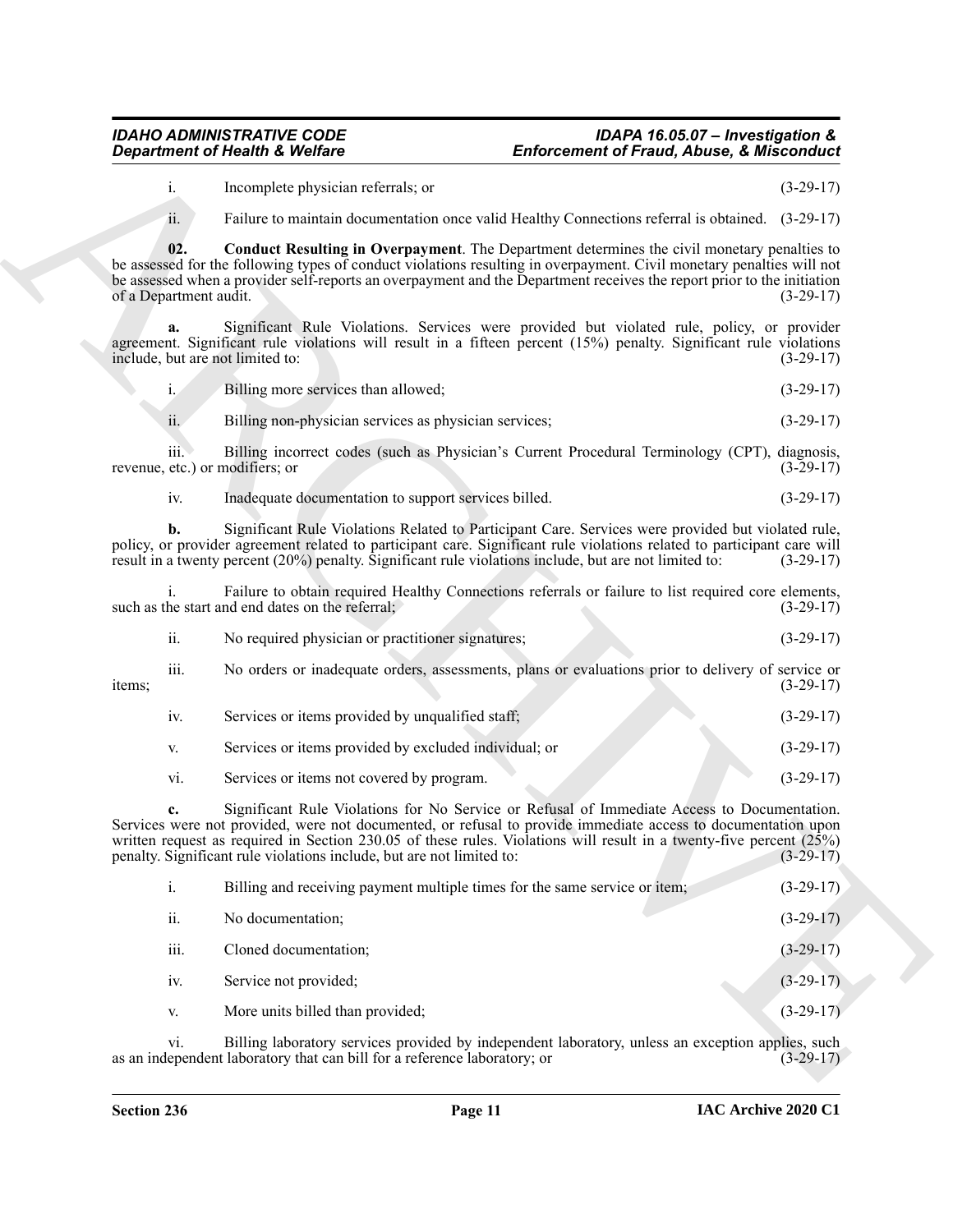vii. Missing required pre-authorization. (3-29-17)

#### <span id="page-11-6"></span>**03. Penalty Enhancements**. (3-29-17)

**a.** Error Rates. The Department determines which error rate applies by comparing the number of violations to the number of similar line items audited, or to all audited line items. Penalty percentages identified in Subsections 236.01 and 236.02 of this rule may be increased by: (3-29-17)

i. Five percent (5%) when the error percentage of audited services is greater than twenty-five percent (25%); and (3-29-17)  $(25\%)$ ; and  $(3-29-17)$ 

ii. Ten percent (10%) when the error percentage of audited services is greater than thirty-five percent  $(35\%)$ .  $(3-29-17)$ 

**b.** Fraudulently or Knowingly. When the Department determines the conduct was committed fraudulently or knowingly as defined in Subsections 010.07 and 010.08 of these rules, the penalty percentages may be increased by fifteen percent (15%). (3-29-17)

#### <span id="page-11-5"></span><span id="page-11-0"></span>**237. CIVIL MONETARY PENALTIES FOR CRIMINAL HISTORY BACKGROUND CHECK VIOLATIONS.**

**Enforcement of Friendrich Vieldings**<br> **Enforcement of Francis (Conservation**)<br>
(B. Pattein provided provided and the conservation of the conservation of the conservation of the conservation of the conservation of the con The Department may assess civil monetary penalties against a provider, any officer, director, owner, or managing employee for failing to perform required background checks or failing to meet required time lines for completion of background checks as required by rule. The amount of the penalty is five hundred dollars (\$500) for each month worked for each staff person or contractor for whom the background check was not performed or not performed timely. The maximum amount that may be assessed for criminal history background check violations is five thousand dollars (\$5,000) per month. A partial month is considered a full month for purposes of determining the amount of the penalty. (3-29-17)

### <span id="page-11-1"></span>**238. -- 239. (RESERVED)**

### <span id="page-11-7"></span><span id="page-11-2"></span>**240. MANDATORY EXCLUSIONS FROM THE MEDICAID PROGRAM.**

The Department will exclude from the Medicaid program any provider, entity or person that: (3-30-07)

<span id="page-11-8"></span>**01. Conviction of a Criminal Offense**. Has been convicted of a criminal offense related to the delivery of an item or service under a federal or any state health care program, including the performance of management or administrative services relating to the delivery of items or services under any such program.

 $(3-30-07)$ 

<span id="page-11-9"></span>**02. Conviction of a Criminal Offense Related to Patient Neglect or Abuse**. Has been convicted, under federal or state law, of a criminal offense related to the neglect or abuse of a patient, in connection with the delivery of a health care item or service, including any offense that the Department concludes entailed, or resulted in, neglect or abuse of patients. The conviction need not relate to a patient who is a program beneficiary. (3-30-07)

<span id="page-11-10"></span>**03. Other Exclusions**. Is identified by the Centers for Medicare and Medicaid Services (CMS) as having been excluded by another state or the Office of Inspector General or any person CMS directs the Department to exclude.  $(3-30-07)$ 

### <span id="page-11-3"></span>**241. -- 244. (RESERVED)**

### <span id="page-11-11"></span><span id="page-11-4"></span>**245. TERMS OF MANDATORY EXCLUSIONS FROM THE MEDICAID PROGRAM.**

Mandatory exclusions from the Medicaid program imposed under Subsections 240.01 and 240.02 of these rules, will be for not less than ten (10) years. The exclusion may exceed ten (10) years if aggravating factors are present. In the case of any mandatory exclusion of any person, if the individual has been convicted on two (2) or more previous occasions of one (1) or more offenses for which an exclusion may be effected under this section, the period of exclusion will be permanent. (3-30-07) exclusion will be permanent.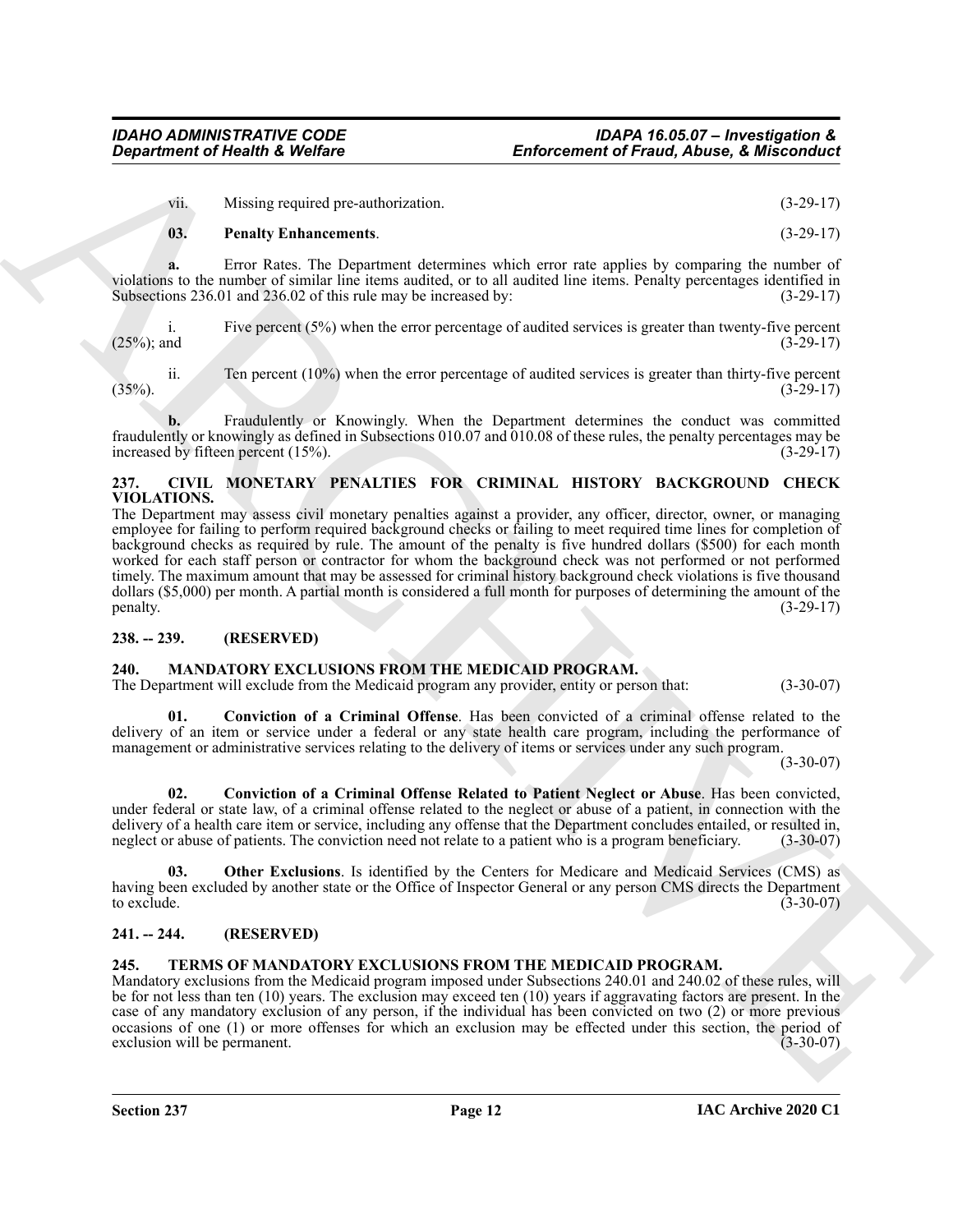### <span id="page-12-0"></span>**246. -- 249. (RESERVED)**

#### <span id="page-12-10"></span><span id="page-12-1"></span>**250. PERMISSIVE EXCLUSIONS FROM THE MEDICAID PROGRAM.**

The Department may exclude any person or entity from the Medicaid program for a period of not less than one (1) year: (3-30-07)  $\frac{1}{3}$  year: (3-30-07)

<span id="page-12-12"></span><span id="page-12-11"></span>**01. Endangerment of Health or Safety of a Patient**. Where there has been a finding by a governmental agency against such person or entity of endangering the health or safety of a patient, or of patient abuse, neglect or exploitation. (3-30-07)

**Enforcement of Freshold Construction**<br> **Enforcement of Freshold, Nikeland**<br>
246. 1983. IN this SUARCHIVE STATE INTERFECT INSTALLATION CONTROLLATION (1) the state of the state of the state of the state of the state of the **02. Failure to Disclose or Make Available Records**. That has failed or refused to disclose, make available, or provide immediate access to the Department, or its authorized agent, or any licensing board, any records maintained by the provider or required of the provider to be maintained, which the Department deems relevant to determining the appropriateness of payment. (3-30-07)

<span id="page-12-13"></span>**03.** Other Exclusions. For any reason for which the Secretary of Health and Human Services, or their could exclude an individual or entity. designee, could exclude an individual or entity.

#### <span id="page-12-2"></span>**251. -- 259. (RESERVED)**

#### <span id="page-12-5"></span><span id="page-12-3"></span>**260. AGGRAVATING FACTORS.**

For purposes of lengthening the period of mandatory exclusions and permissive exclusions from the Medicaid program, the following factors may be considered. This is not intended to be an exhaustive list of factors which may be considered: (3-30-07)

**01. Financial Loss**. The acts resulted in financial loss to the program of one thousand five hundred dollars (\$1,500) or more. The entire amount of financial loss to such program will be considered, including any amounts resulting from similar acts not adjudicated, regardless of whether full or partial restitution has been made to the program.  $(3-30-07)$ 

<span id="page-12-9"></span><span id="page-12-7"></span><span id="page-12-6"></span>**02.** Time Acts Were Committed. The acts were committed over a period of one (1) year or more. (3-30-07)

**03. Adverse Impact**. The acts had a significant adverse physical, mental, or financial impact on one ore program participants or other individuals. (3-30-07)  $(1)$  or more program participants or other individuals.

<span id="page-12-8"></span>**04. Length of Sentence**. The length of any sentence imposed by the court related to the same act. (3-30-07)

<span id="page-12-14"></span>**05. Prior Record**. The excluded person has a prior criminal, civil, or administrative sanction record.  $(3-30-07)$ 

#### <span id="page-12-4"></span>**261. REINSTATEMENT AFTER EXCLUSION FROM MEDICAID PROGRAM.**

An individual or entity who has been excluded from the Medicaid Program is not automatically reinstated at the end of the exclusion period. An individual or entity excluded by the Department must submit a written application for reinstatement to the Department. An applicant excluded by the Department must receive written notice of reinstatement from the Department before reinstatement is complete. (4-11-15)

<span id="page-12-15"></span>**01. Conditions for Reinstatement**. In order to be reinstated, the applicant for reinstatement must meet all criteria in Subsections 261.01.a. through 261.01.i. of this rule. The applicant must be an individual or entity:

 $(4-11-15)$ 

**a.** Who is not currently excluded from the Medicaid program by the federal government or by any state Medicaid agency; (4-11-15)

**b.** Whose Medicaid provider number is not currently terminated by any state Medicaid agency;

 $(4-11-15)$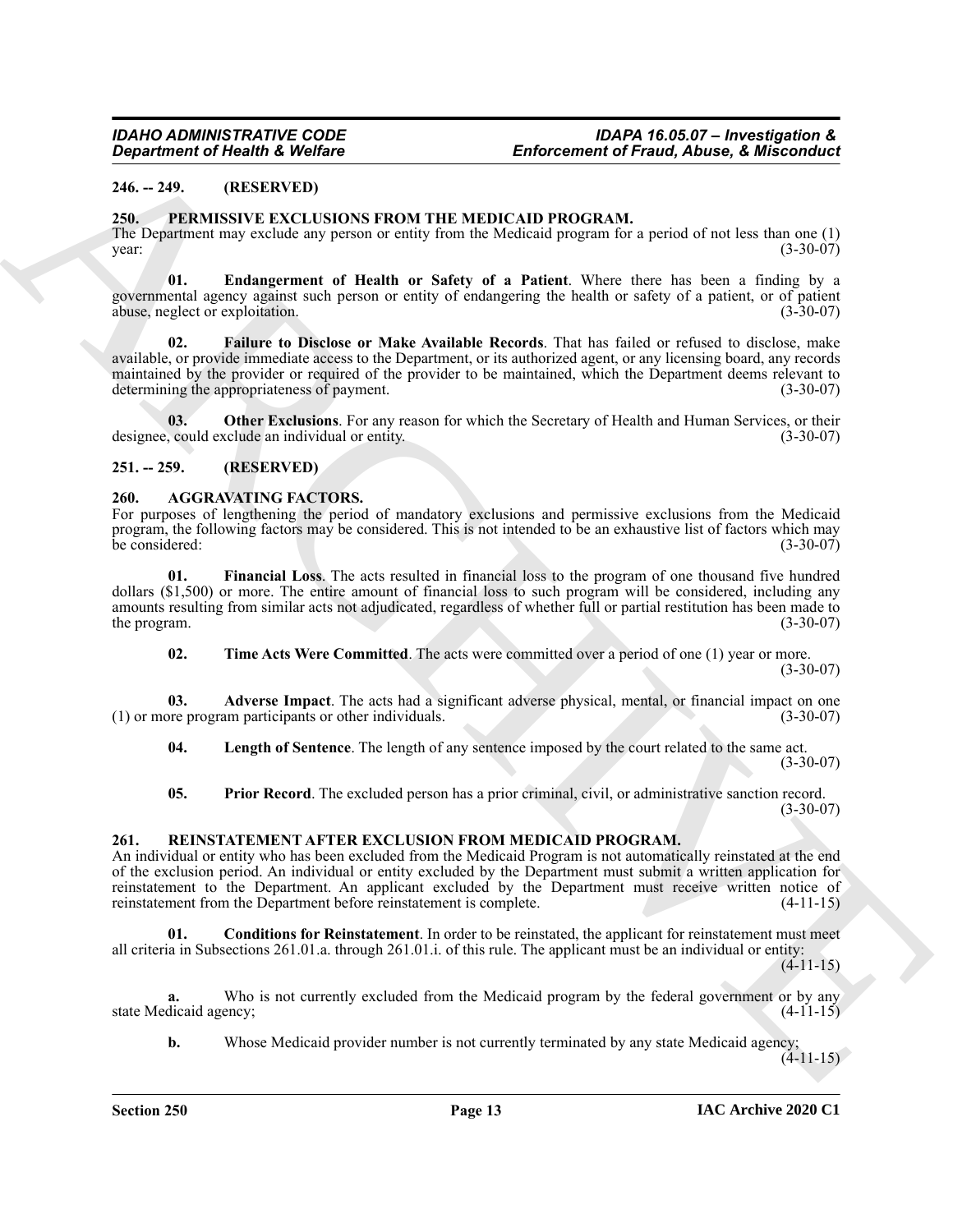| $\mathbf{c}$ . | Whose debts to the Department are paid in full; | $(4-11-15)$ |
|----------------|-------------------------------------------------|-------------|
|                |                                                 |             |

**d.** Who is not the subject of any civil, criminal, or state licensing authority investigation;  $(4-11-15)$ 

**e.** Who has not been convicted of any crime during the exclusion period; (4-11-15)

**f.** Who has all the required, valid licensure and credentials necessary to provide services;  $(4-11-15)$ 

**g.** Who has met and continues to meet all terms and conditions of any court-ordered probation;

(4-11-15)

**h.** Who did not work in any capacity as an employee or contractor for any individual or entity receiving Medicaid funds during the applicant's exclusion period; and (4-11-15)

<span id="page-13-6"></span>**i.** Who did not submit claims or cause claims to be submitted for Medicaid reimbursement for services or supplies provided, ordered, or prescribed by an excluded individual or entity during the applicant's exclusion period. (4-11-15)

**Enforcement of Friedrich Christian Enforcement of Friedrich Christian Enforcement of Friedrich Christian Enforcement of Friedrich Christian Enforcement of Christian Enforcement of Friedrich Christian Enforcement (4-11-15 02. Applying for Reinstatement**. An individual or entity may not begin the process of reinstatement earlier than one hundred twenty (120) days before the end of the exclusion period specified in the exclusion notice. The Department will not consider a premature application. An applicant that appears on the federal or any state exclusion list may apply for reinstatement, but consideration of the application will not start until after the excluding agency has reinstated the individual or entity. (4-11-15)

**03. Request for Reinstatement**. An excluded individual or entity must request an application form in writing from the Department and specifically request reinstatement. The request for reinstatement must include:

| 1 | I<br>١ |
|---|--------|
|   |        |

<span id="page-13-10"></span>

| a. | The applicant's name, address, and phone number; and |  |  |  |
|----|------------------------------------------------------|--|--|--|
|    |                                                      |  |  |  |

<span id="page-13-8"></span><span id="page-13-7"></span>**b.** Copies of any required license, credentials, and provider number, if they exist.  $(4-11-15)$ 

**04. Complete Application for Reinstatement**. The applicant must complete the reinstatement on form and return the fully executed and notarized form to the Department. (4-11-15) application form and return the fully executed and notarized form to the Department.

**05. Department Decision**. The Department will issue a written decision to grant or deny a request for reinstatement. (4-11-15)

<span id="page-13-9"></span>**06. Reinstatement Denied**. When an application for reinstatement is denied, the applicant is ineligible to reapply for one (1) year from the date the decision of denial becomes final.  $(4-11-15)$ 

<span id="page-13-0"></span>**262. -- 264. (RESERVED)**

### <span id="page-13-2"></span><span id="page-13-1"></span>**265. REFUSAL TO ENTER INTO AN AGREEMENT.**

The Department may refuse to enter into a provider agreement for the reasons described in Subsections 265.01 through 265.05 of this rule.  $(3-30-07)$ 

<span id="page-13-5"></span><span id="page-13-4"></span><span id="page-13-3"></span>**01. Convicted of a Felony**. The provider has been convicted of a felony under federal or state law. (3-30-07)

**02. Committed an Offense or Act Not in Best Interest of Medicaid Participants**. The provider has committed an offense or act which the Department determines is inconsistent with the best interests of Medicaid participants. (3-30-07)

Failed to Repay. The provider has failed to repay the Department monies which had been previously determined to have been owed to the Department. (3-30-07)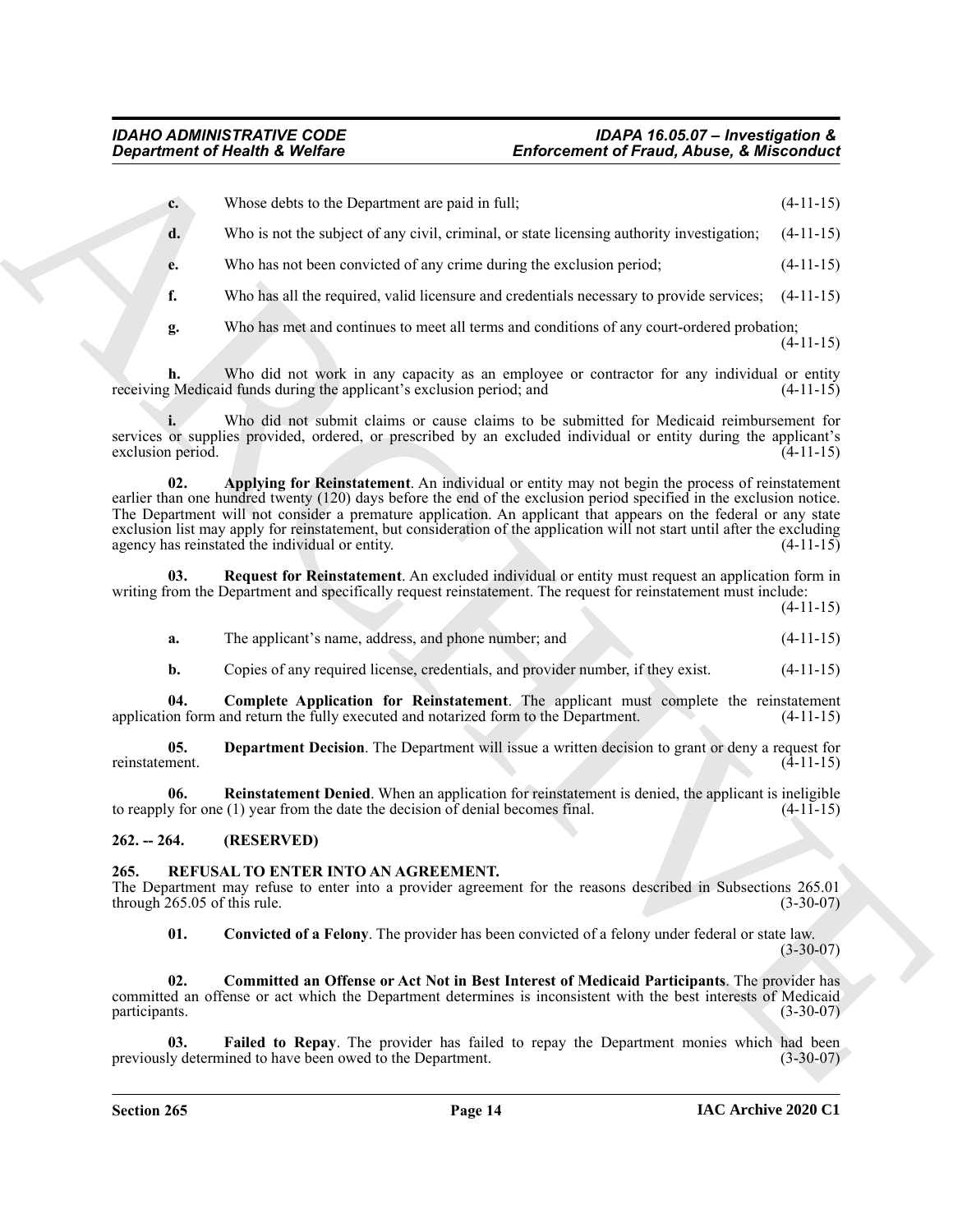<span id="page-14-20"></span><span id="page-14-19"></span>**04. Investigation Pending**. The provider has a pending investigation for program fraud or abuse.  $(3-30-07)$ 

**05. Terminated Provider Agreement**. The provider was the managing employee, officer, or owner of an entity whose provider agreement was terminated under Section 230 of these rules. (3-30-07)

#### <span id="page-14-0"></span>**266. -- 269. (RESERVED)**

### <span id="page-14-12"></span><span id="page-14-1"></span>**270. MISCELLANEOUS CORRECTIVE ACTIONS.**

The Department may take lesser action to investigate, monitor and correct suspected instances of fraud, abuse, over utilization, and other misconduct as provided in Subsections 270.01 through 270.03 of this rule. (3-30-07)

<span id="page-14-13"></span>**Issuance of a Warning.** Issuance of a warning letter describing the nature of suspected violations, and requesting an explanation of the problem and a warning that additional action may be taken if the action is not justified or discontinued. (3-30-07)

<span id="page-14-15"></span>**02. Review**. Prepayment review of all or selected claims submitted by the provider with notice that claims failing to meet written guidelines will be denied. (3-30-07)

<span id="page-14-14"></span>**03.** Referral. Referral to state licensing boards for review of quality of care and professional and onduct. (3-30-07) ethical conduct.

#### <span id="page-14-2"></span>**271. -- 274. (RESERVED)**

#### <span id="page-14-11"></span><span id="page-14-3"></span>**275. DISCLOSURE OF CERTAIN PERSONS.**

**Enforcement of Friendrich Profiles and Theorement of Francis Control of the set of the set of the set of the set of the set of the set of the set of the set of the set of the set of the set of the set of the set of the s** Prior to entering into or renewing a provider agreement, or at any time upon written request by the Department, a provider must disclose to the Department the identity of any person described at 42 CFR 1001.1001. The Department may refuse to enter into or renew an agreement with any provider associated with any person so described. The Department may also refuse to enter into, or terminate, a provider agreement if it determines that the provider did not fully and accurately make any disclosure required under this chapter of rule. (3-30-07)

### <span id="page-14-4"></span>**276. -- 279. (RESERVED)**

#### <span id="page-14-17"></span><span id="page-14-5"></span>**280. PROVIDER NOTIFICATION.**

When the Department determines actions defined in Sections 200 through 250 of these rules are appropriate, it will send written notice of the decision to the provider or person. The notice will state the basis for the action, the length of the action, the effect of the action on that person's ability to provide services under state and federal programs, and the person's appeal rights. (3-30-07) (3-30-07)

#### <span id="page-14-6"></span>**281. -- 284. (RESERVED)**

#### <span id="page-14-16"></span><span id="page-14-7"></span>**285. NOTICE TO STATE LICENSING AUTHORITIES.**

The Department will promptly notify all appropriate licensing authorities having responsibility for licensing or certification of a Department action, and the facts and circumstances of that action. The Department may request certain action be taken and that the Department be informed of actions taken.

#### <span id="page-14-8"></span>**286. -- 289. (RESERVED)**

#### <span id="page-14-18"></span><span id="page-14-9"></span>**290. PUBLIC NOTICE.**

The Department will give notice of the action taken and the effective date to the public, appropriate beneficiaries, and may give notice as appropriate to related providers, the Quality Improvement Organization (QIO), institutional providers, professional organizations, contractors, other health insurance payors, and other agencies or Departmental divisions. (3-30-07)

<span id="page-14-10"></span>**291. -- 299. (RESERVED)**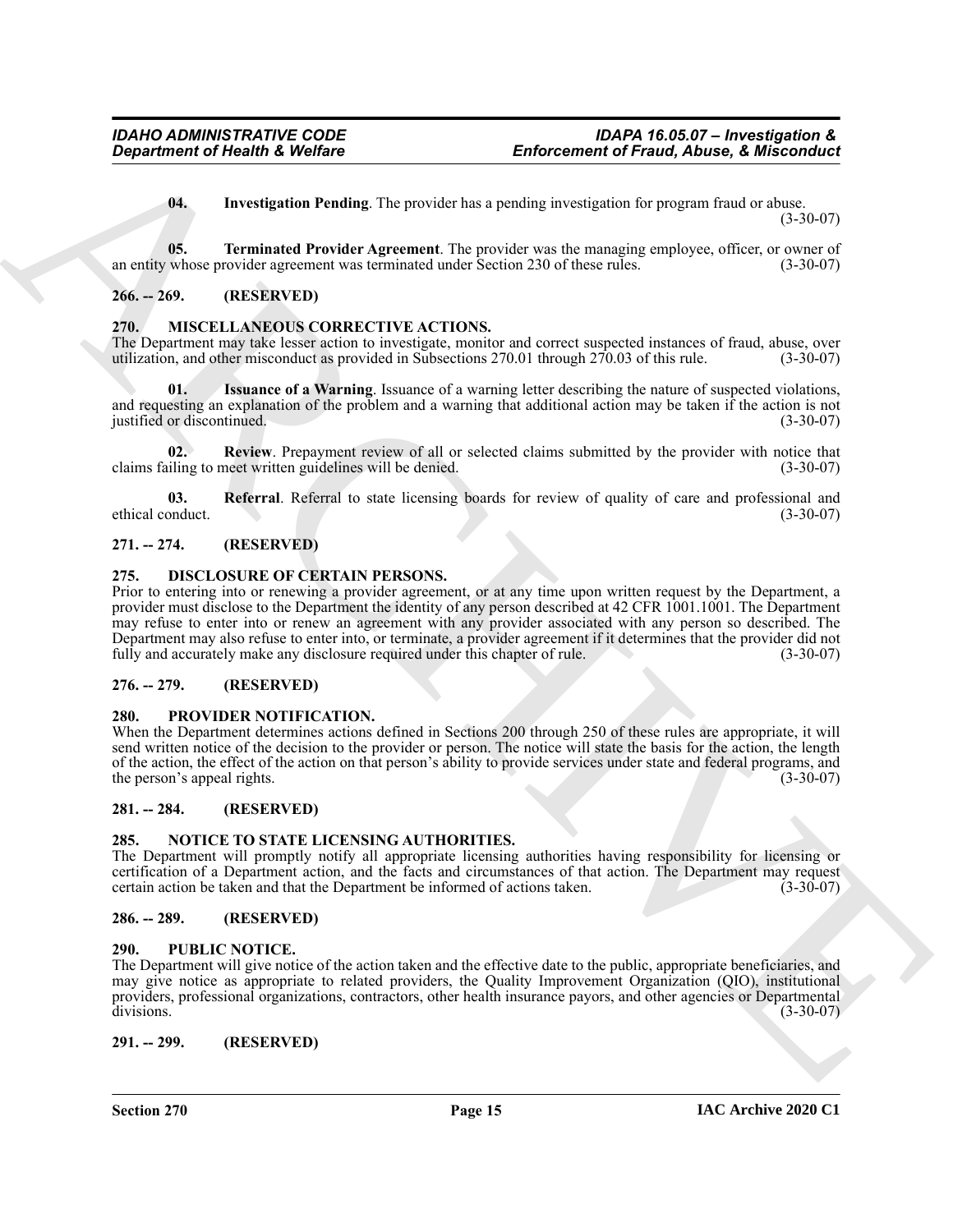#### *IDAHO ADMINISTRATIVE CODE IDAPA 16.05.07 – Investigation & Department of Health & Welfare Enforcement of Fraud, Abuse, & Misconduct*

#### <span id="page-15-2"></span><span id="page-15-0"></span>**300. DEPARTMENT OF HEALTH AND HUMAN SERVICES.**

ARCHIVE The Department will notify the Office of Inspector General within fifteen (15) days after a final action in which a person has been excluded, convicted of a criminal offense related to participation in the delivery of health care items or services under the Medicaid program, or reinstated from a prior exclusion. (4-11-15)

<span id="page-15-1"></span>**301. -- 999. (RESERVED)**